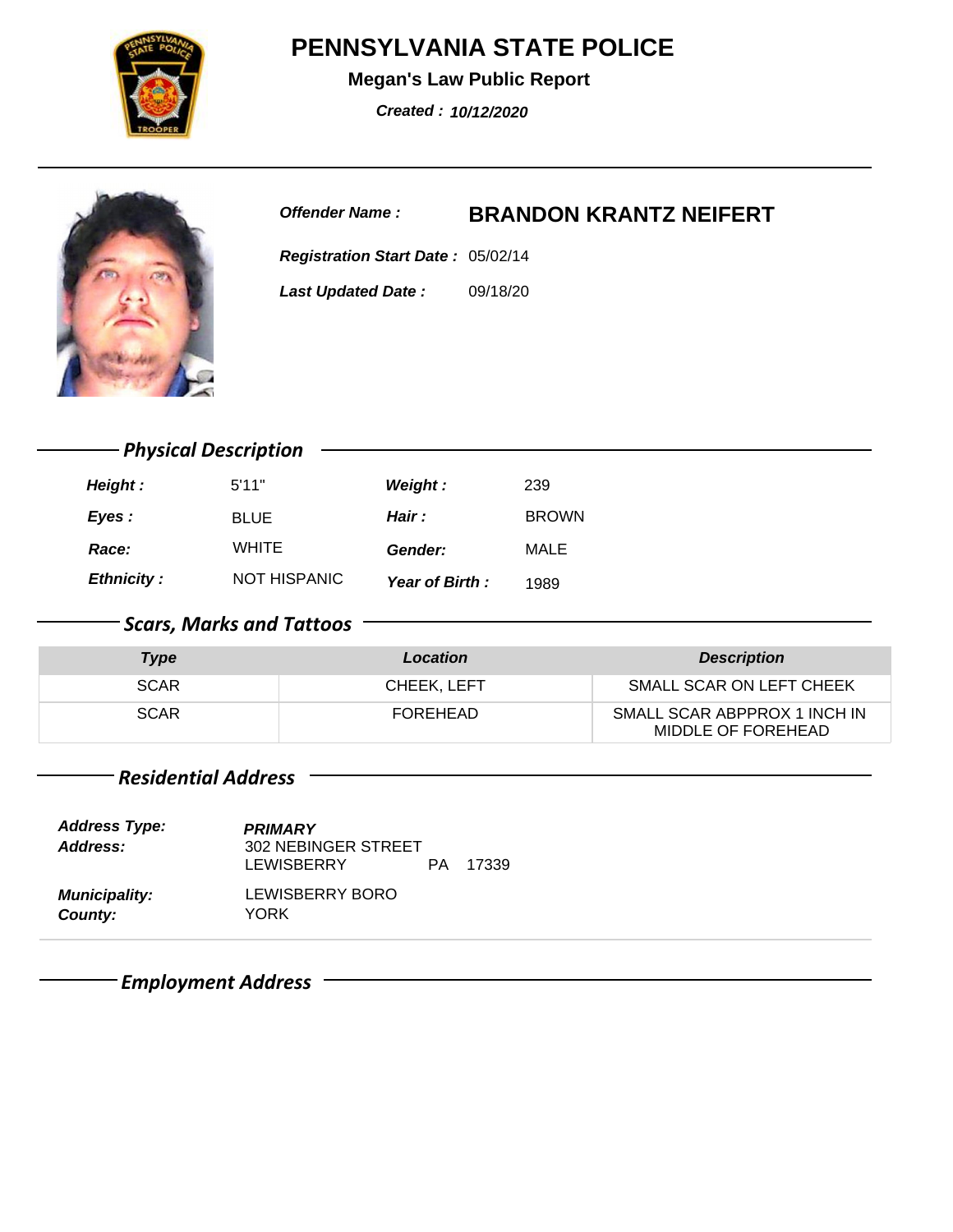

### **Megan's Law Public Report**

**Created : 10/12/2020**

| Address:                               |                                                    |
|----------------------------------------|----------------------------------------------------|
|                                        | PA 17109<br><b>HARRISBURG</b>                      |
| <b>Municipality:</b><br>County:        | SUSQUEHANNA TWP<br><b>DAUPHIN</b>                  |
| - School Address                       |                                                    |
| <b>School Name:</b><br>Address:        | <b>HACC - YORK CAMPUS</b><br>2010 PENNSYLVANIA AVE |
|                                        | <b>WEST YORK</b><br>PA 17404                       |
| <b>Municipality:</b><br>County:        | <b>YORK CITY</b><br><b>YORK</b>                    |
| <b>Vehicle</b>                         | Vehicle Information<br><b>OWNED</b>                |
| Ownership:                             |                                                    |
| Year:                                  | 2005                                               |
| Make:                                  | <b>TOYOTA</b>                                      |
| <b>Model:</b>                          | <b>COROLLA</b>                                     |
|                                        | <b>BLACK</b>                                       |
| Color:                                 |                                                    |
| <b>Registration</b><br>State:          | PA                                                 |
| <b>License Plate</b><br><b>Number:</b> | <b>KNS4806</b>                                     |

*Watercraft Information*

**--None Reported--**

*Aircraft Information*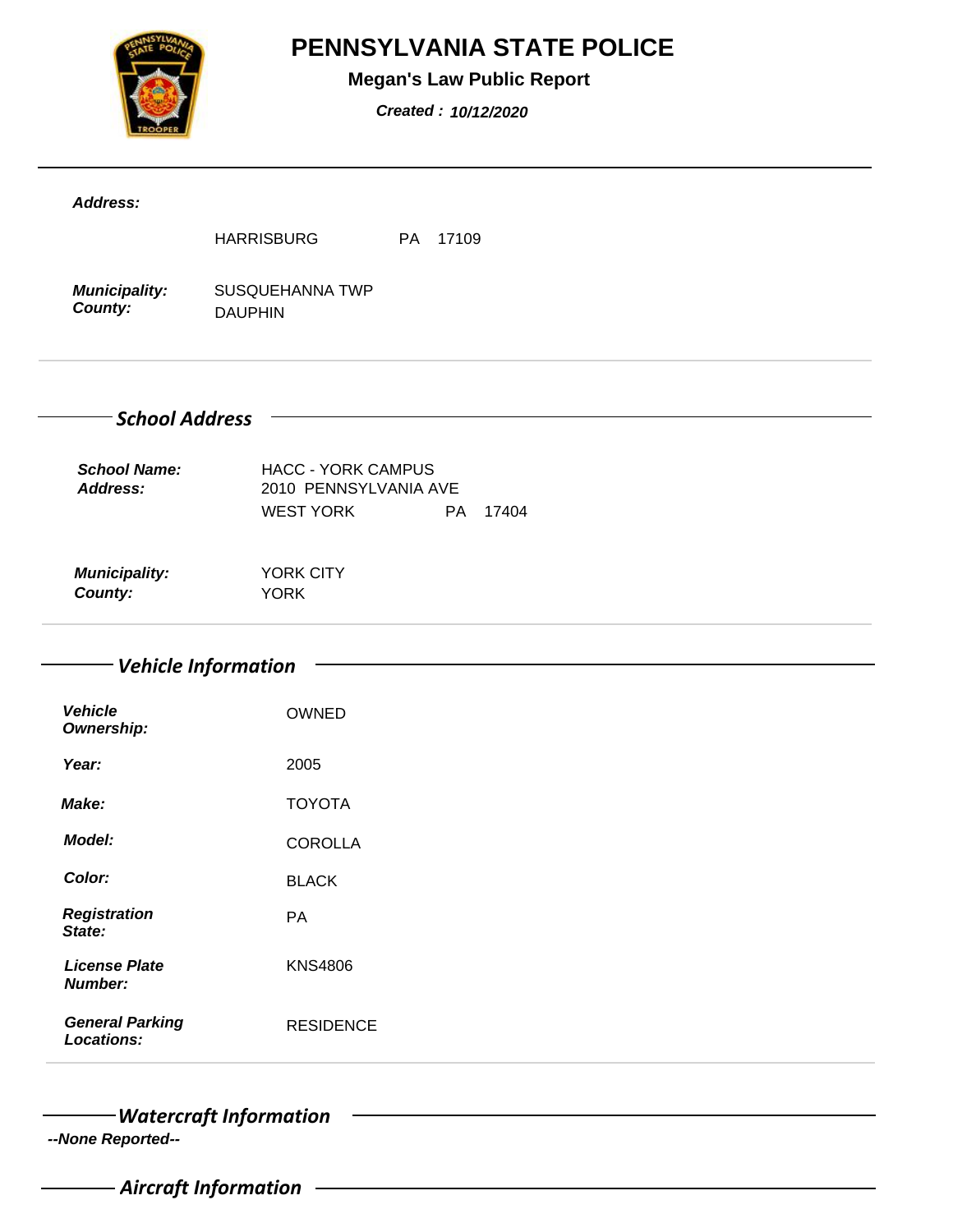

**Megan's Law Public Report**

**Created : 10/12/2020**

**--None Reported--**

#### *Offense Information*

#### **Sexual Offense Conviction(s) Recorded In** *Pennsylvania Sexual Offender Registry*

| <b>Offense</b>          | <i><b>Offense Date</b></i> | <b>Conviction Date Let Victim Minor</b> |     |
|-------------------------|----------------------------|-----------------------------------------|-----|
| 3126 - INDECENT ASSAULT | 01/01/04                   | 01/30/14                                | Yes |

**\*** Pennsylvania law does not require the website to indicate whether the victim is or is not a minor for offenders convicted before November 30, 2006.

#### **Sexual Offense Conviction(s) Recorded In** *Pennsylvania Criminal History Repository*

No Offense reported in Pennsylvania Criminal History

| <b>Alias Information</b> |                    |                  |
|--------------------------|--------------------|------------------|
| <b>First Name</b>        | <b>Middle Name</b> | <b>Last Name</b> |
| <b>BRANDON</b>           |                    | <b>NEIFERT</b>   |